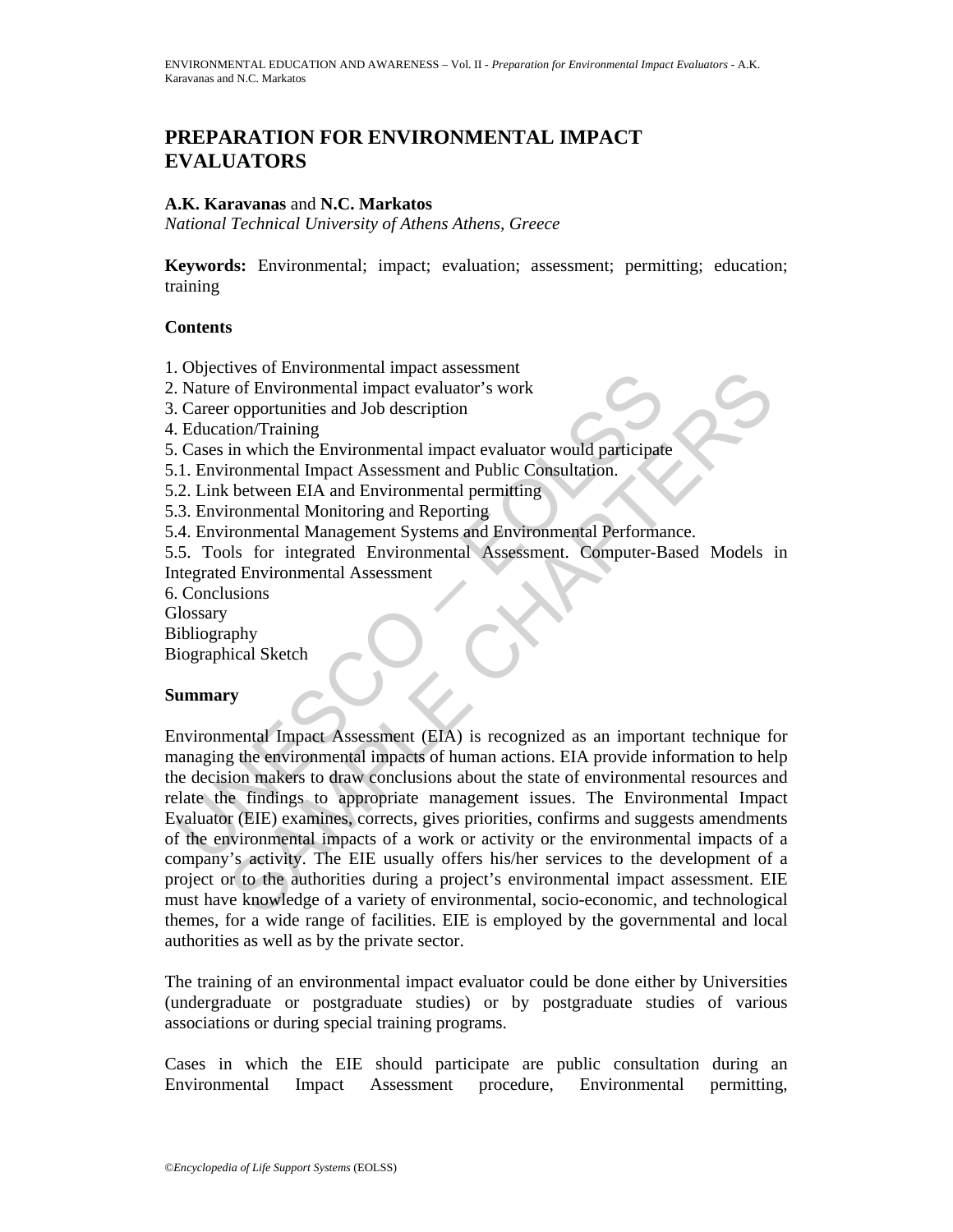Environmental monitoring and reporting, or in the evaluation of the implementation of an Environmental management system.

# **1. Objectives of Environmental Impact Assessment**

EIA is the process of assessing likely environmental impacts of a proposal for the development of a project in order to exchange information with decision makers and the public. The EIA system is designed to prevent or mitigate the adverse environmental impacts that are caused by activities and projects.

paraisal of all the relevant natural processes and human activities<br>aulity of the environment and of environmental resources. The objec-<br>cilitate the framing and implementation of optimal policies and strate<br>or both enviro of all the relevant natural processes and human activities which affect the environment and of environmental resources. The objective of EIA is the framing and implementation of optimal policies and strategies, accounting EIA is recognized as an important technique for managing the environmental impacts of human actions. EIA may be defined as the process of identification, analysis and appraisal of all the relevant natural processes and human activities which affect the quality of the environment and of environmental resources. The objective of EIA is to facilitate the framing and implementation of optimal policies and strategies, accounting for both environmental effects and other priorities (e.g. cost constraints) and to foresee and quantify the impacts of a project or activity and to establish the necessary measures in order to minimize them. Two points worth emphasizing about EIA are that: a) it is practical (since the purpose is to facilitate making a decision) and b) comprehensive (since relevant aspects which might affect the decision should be incorporated).

EIA provides information to help decision makers to draw conclusions about the state of environmental resources and relate the findings to appropriate management issues. EIA can help managers and decision makers to solve environmental planning and management problems, improve their understanding of environmental conditions and design protective or remedial strategies.

Different assessment approaches will be appropriate under different circumstances. Many countries have adopted this tool in various forms and procedures. Usually an Environmental Impact Statement (EIS) is used for the assessment.

In the E.U. countries this has been accomplished by the Directive 85/337 and the Council Directive 97/11/EC, amending Directive 85/337/EEC, on the assessment of the effects of certain public and private projects on the environment.

In conclusion, operation of the EIA system to review development activities is geared to take into account all possible adverse environmental impacts and appropriate preventative measures.

### **2. Nature of EIE's Work**

The EIE examines, corrects, gives priorities, confirms and suggests amendments for the proposed actions in order to minimize the environmental impacts of a job or activity or the environmental impacts of a company's activity. The Evaluator usually offers his/her services to the authorities during an EIA process of a project. The Evaluator could work during any of the stages of the EIA procedure such as: preliminary documentation; public environment reporting (PER); Environmental impact statement (EIS); public inquiry; or an accredited assessment process.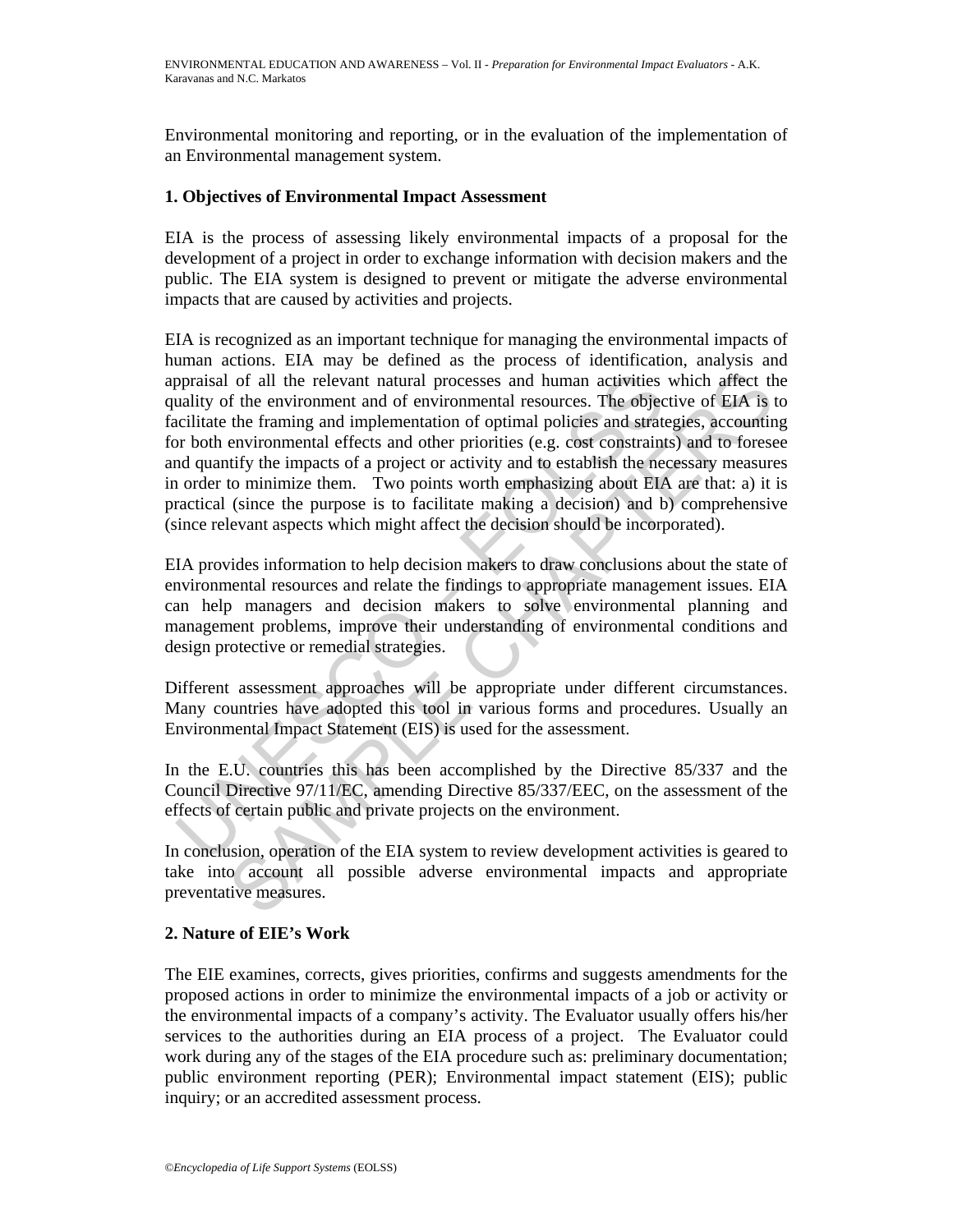At first the EIE has to estimate and decide what exactly the assessment is for, i.e. what decisions will be taken into account and what questions must be answered. These provide the ground-rules for the assessment.

Having decided this, it is necessary to decide if it is competent to do the assessment. How long will it take and how much will it cost, the level of accuracy, confidence and sophistication involved. What is the availability of existing knowledge and whether or not research will be required to obtain necessary background information; additionally, what tools for modeling and/or analysis are available.

The Evaluator's Assessment could take place in different stages of the procedure, for example:

*Assessment by Preliminary Documentation* is likely to be appropriate, when the number and complexity of relative impacts is low and locally confined; or, the relevant impacts of the controlled action can be predicted with a high degree of confidence; or, the relevant impacts have been or are being adequately assessed under legislation.

*Assessment by Public Environment Report* is likely to be appropriate when an assessment of the relevant impacts is expected to focus on a relatively small number of key issues; and an adequate assessment of these issues will require the collection of new information and/or further analysis of existing information.

*Assessment by Environmental Impact Statement* is likely to be appropriate when an assessment of the relevant impacts is expected to raise complex issues, or a large number of issues; and an adequate assessment of these issues will require the collection of new information and/or further analysis of existing information to provide guidance to developers and

ssessment by Preliminary Documentation is likely to be appropriate, and complexity of relative impacts is low and locally confined; or, the f the controlled action can be predicted with a high degree of coelevant impacts h ent by Preliminary Documentation is likely to be appropriate, when the numbelexity of relative impacts is low and locally confined; or, the relevant impact monotrolled action can be predicted with a high degree of confiden *Assessment by Public Inquiry* is likely to be competent authorities on scoping. Scoping is the stage of the EIA process when decisions are taken on the information to be submitted as part of the EIA process appropriate when the relevant impacts are likely to be relatively high; or the relevant impacts, or the management of those impacts, are outside the control of a single proponent; or a public inquiry is necessary or desirable to ensure effective and efficient public involvement in the assessment process.

*Assessment by Accredited Process* is where a central or regional authority will manage the assessment. Usually the results are brought for public discussion, public participation and consultation with experts and public.

During the process, the evaluator will be required to report on the suitability and adequacy of the data and methodologies utilized by the applicants and their consultants in the preparation of the EIS. On the basis of the data presented, the evaluator will also be required to report on the correctness or validity or any assumptions or conclusions made in the EIS.

The task of evaluators will extend to all matters which fall within the scope of the EIS. Without being limited to, the evaluation will need to address, for example, the following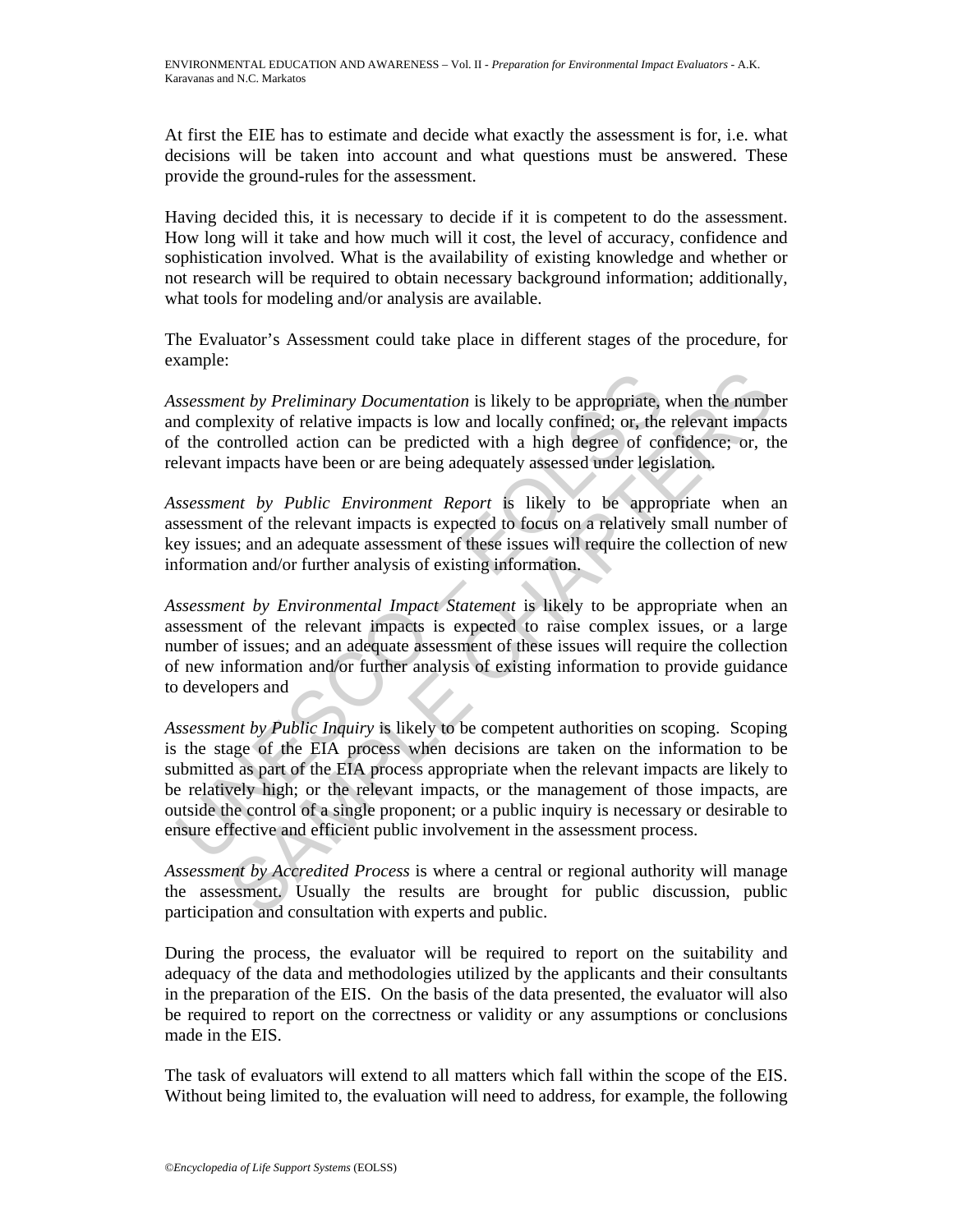key assessment issues: planning and operations; noise; air quality; land transportation; land use planning; community health issues; water quality and hydrology; risk assessment; flora and fauna; heritage; socio-economic issues.

The Evaluator will be required to have a close liaison with the authorities involved and their consultants. To a practicable extent, the Evaluator will review the proposed study methodologies and working proposals at an early stage in the assessment process and provide advice, as appropriate.

The Evaluator will be required to prepare Evaluation Reports, during the different stages of the procedure and in the case of permitting to be involved in the granting of the environmental conditions permit.

An Evaluator is responsible for preparing multi-disciplinary environmental assessments, using different kind of data such as chemical, engineering, biological and hydrological. Duties include researching, preparation and presentation of comprehensive environmental impact assessments for proposed works and projects. The duties of an evaluator are expanded to on site inspections, measurements of pollution and controlling the degree of enforcement of the environmental law.

# **3. Career Opportunities and Job Description**

In Evaluator is responsible for preparing multi-disciplinary environmesing different kind of data such as chemical, engineering, biological antities include researching, preparation and presentation of any incommental impa nator is responsible for preparing multi-disciplinary environmental assessment<br>Ferent kind of data such as chemical, engineering, biological and hydrologica<br>include researching, preparation and presentation of comprehensiv An EIE, must have knowledge of a variety of environmental, socio-economic, and technological aspects for a wide range of facilities, as for example permitting applications, the conduct of successful negotiations with the regulating agencies, Odor and Emissions Reduction, Credit, Air Quality Impact Assessment, Dispersion modeling studies, Complex terrain modeling, Cooling tower impact analysis, Accidental release impact modeling, Traffic related air quality impact analyses, medium-small size enterprises, Accidental Chemical Release Prevention, Compliance Assistance, Emissions inventories, Legislation compliance audits, Regulatory compliance plans, Agency-mandated compliance efforts, Negotiation assistance, Air Pollution Control Systems, Technical performance evaluations, Industrial Hygiene - Health & Safety Services.

Minimum Qualifications are graduation from an accredited college or university with a Bachelor's degree in Engineering or one of the physical sciences and at least one year of experience in environmental impact evaluation. For senior positions or higher requirements a Master's degree is required. Often, EIA evaluators are educated in postgraduate courses.

Environmental Impact Evaluators are employed by governmental and local authorities' agencies not only as evaluators, but also for the following tasks: Implementation and enforcement of the environmental law, Health, Emergency Management, Environmental Protection, Conservation and Natural Resources, Transportation etc.In the private sector the Environmental Evaluators are employed as consultants in projects related to regional and urban planning, industrial sites management, remediation, education, environmental action plans and systems, permitting procedure etc.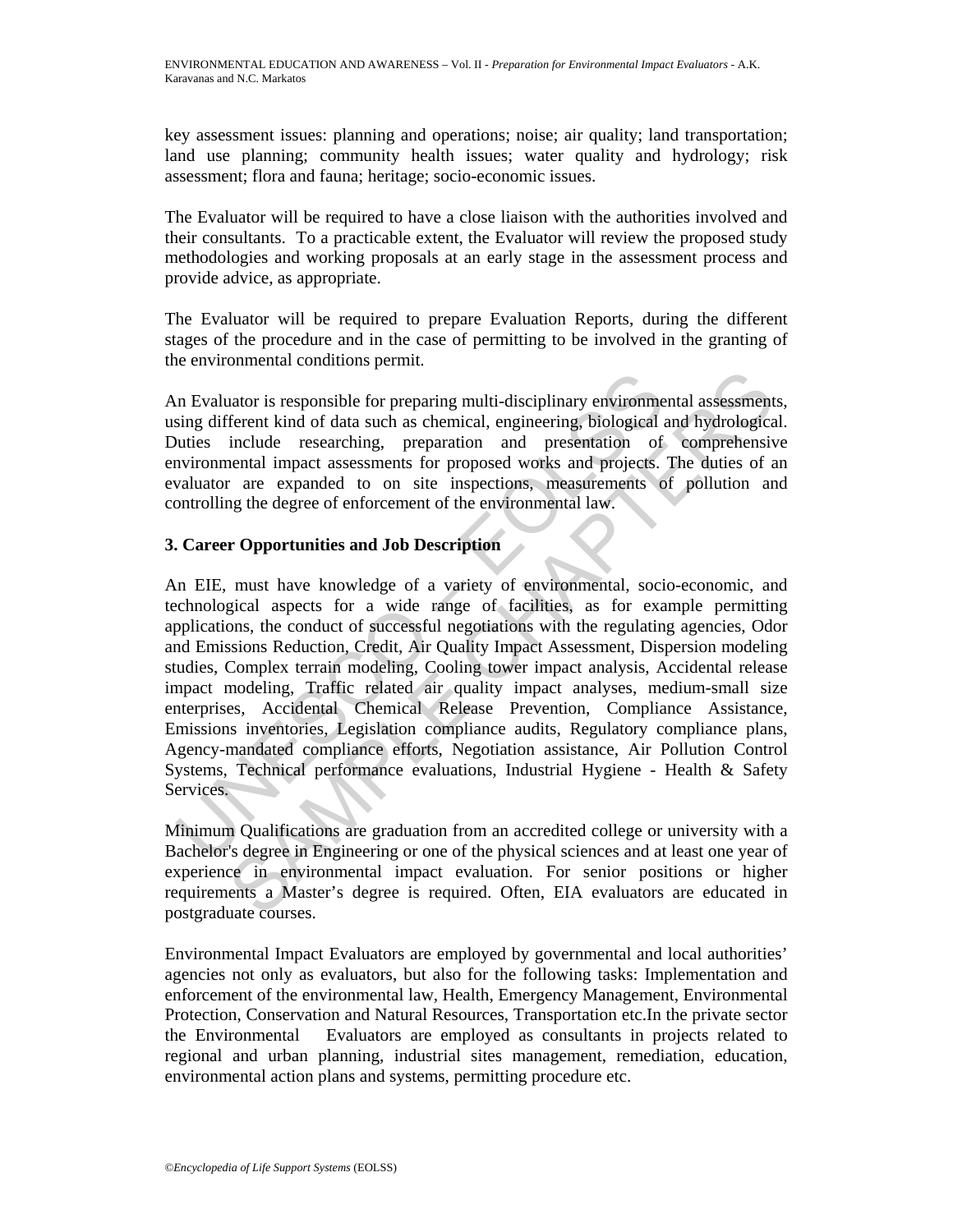Furthermore, the Environmental Evaluators may coordinate various departments; secure detailed environmental evaluations; prepare written Environmental Impact Statements satisfying zoning applicants, professional engineers, architects, planners and land surveyors; conduct preliminary consultations to offer advice on possible environmental conflicts, and obtain changes to site plans, secure legal documents such as covenants, and obtain water quality data, tree surveys, biological and hydraulic mitigation plans; Research, prepare and present comprehensive environmental impact assessments for proposed actions and projects; represent the competent authority during the different phases of the procedure;

themical, biological and hydraulic sciences, considerable knowledge consterion requirements, water and sewer connection requirements, the constellant freshwater weltand permitting, air quality protections is<br>posoal and hak Notional and hydraulic sciences, considerable knowledge of local well field<br>an equirements, water and sever connection requirements, hazardous was<br>start and freshwater welland premiting, air quality protection, storm watte To obtain the above expertise, the Environmental Evaluator must possess the following knowledge and skills: Considerable knowledge of environmental engineering and the chemical, biological and hydraulic sciences, considerable knowledge of local well field protection requirements, water and sewer connection requirements, hazardous waste sites, coastal and freshwater wetland permitting, air quality protection, storm water disposal and lake excavations, knowledge of environmental impact assessments, knowledge of public relations principles and techniques, ability to prepare multidisciplinary assessments using chemical, engineering, biological and hydraulic data, ability to establish and maintain effective working relations with subordinates, superiors, and various officials of private organizations, and ability to research and present to a variety of groups comprehensive environmental impact assessments for proposed land developments.

TO ACCESS ALL THE **11 PAGES** OF THIS CHAPTER, Visit: http://www.eolss.net/Eolss-sampleAllChapter.aspx

#### **Bibliography**

- - -

CHRISTOPHER WOOD, ADAM BAR ER, CARYS JONES AND JOANNA HUGHES,(1996). Evaluation of the enforcement of the EIA Process. final report, vol. 1: main report, University of Manchester, Manchester. [In this work an evaluation is made of the environmental impact assessment in European Community legislation].

DETR, ENVIRONMENT AGENCY, (2002). Environmental Assessment and Appraisal of BAT. Horizontal Guidance Note H1. The Stationery Office ISBN 0 11 3101082.[An excellent methodology on estimating and quantifying the impacts of an activity in an integrated way].

DETR, ENVIRONMENT AGENCY, INSTITUTE OF ENVIRONMENTAL HEALTH, (2001). Guidelines for Environmental Risk Assessment and Management, July 2001,The Stationery Office ISBN 0 11 753551 6. URL. www.defra.gov.uk/environment/risk/eramguide/ [emphasizes the establishment of risk assessment, management and communication as essential elements of structured decision-making processes providing an over-arching framework for the development of risk assessment guidance].

 Environment Australia (Environment Protection Group), Canberra, Australia . GPO Box 787 Canberra ACT 2601. Australia . URL: www.ea.gov.au/assessments/eianet. [A complete Guide about the concept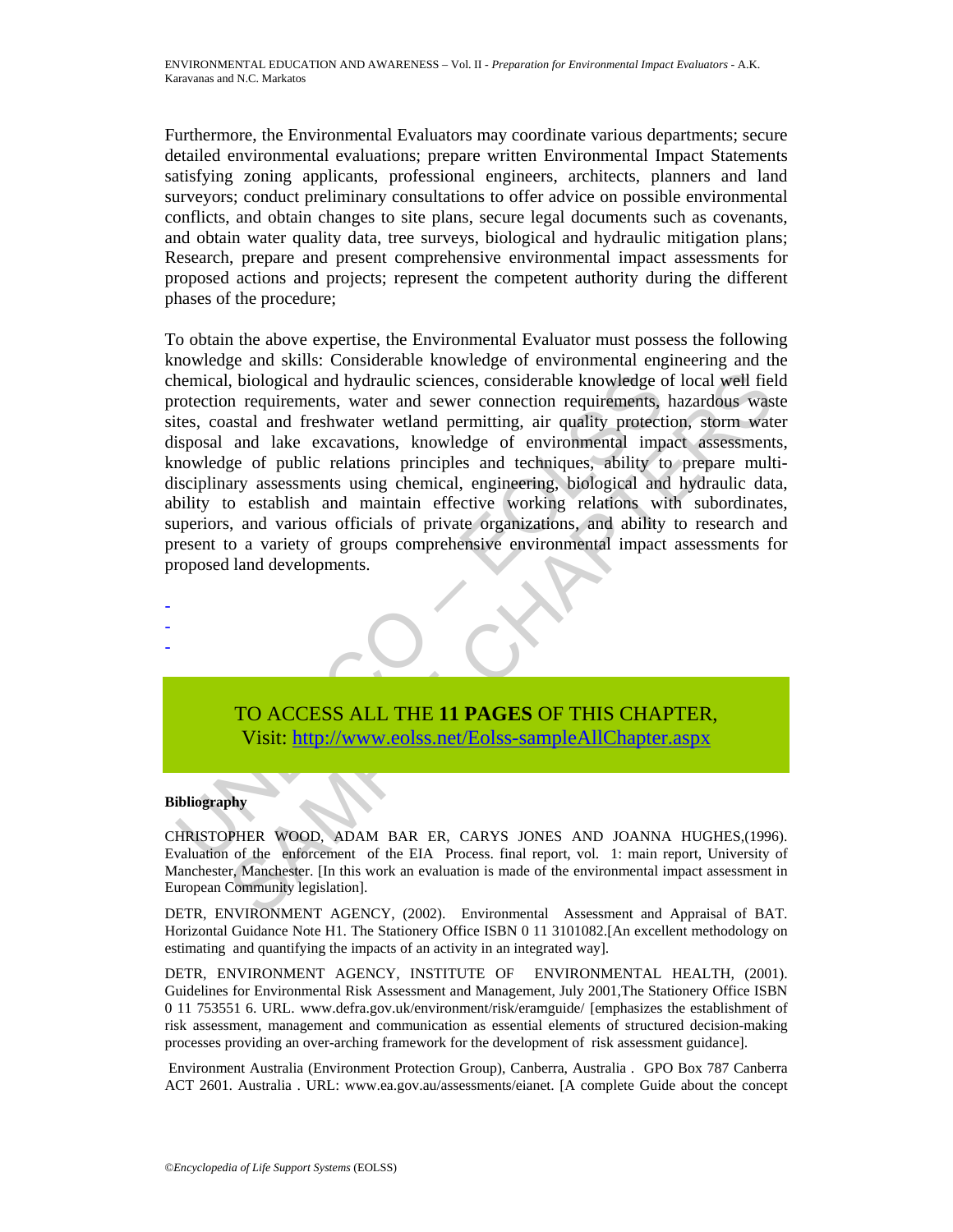,the practices and methods of Environmental Impact Assessment] .

EUROPEAN COMMISSION, DIRECTORATE GENERAL FOR ENVIRONMENT, NUCLEAR SAFETY AND CIVIL PROTECTION (1995). Environmental Impact Assessment. Guidance on Screening. URL: www.europa.eu.int. (This work provides essential guidance on screening for environmental impact assessment].

EUROPEAN COMMISSION, DIRECTORATE GENERAL FOR ENVIRONMENT, NUCLEAR SAFETY AND CIVIL PROTECTION (1996). Environmental Impact Assessment, Guidance on Scoping. URL: www.europa.eu.int. [This work provides essential guidance on scooping for environmental impact assessment].

EUROPEAN COMMISSION, DIRECTORATE GENERAL FOR ENVIRONMENT, NUCLEAR SAFETY AND CIVIL PROTECTION Official Journal NO. L 175 , 05/07/1985 P. 0040 - 0048 . Council Directive 85/337/EEC on the assessment of the effects of certain public and private projects on the environment. URL. ec.europa.eu/environment/eia/eia-legalcontext.htm#legalcontext. [The EIA Directive (EU legislation) on Environmental Impact Assessment of the effects of projects on the environment as introduced in 1985]

EUROPEAN COMMISSION, DIRECTORATE GENERAL FOR ENVIRONMENT, NUCLEAR SAFETY AND CIVIL PROTECTION OFFICIAL JOURNAL NO. L 073 , 14/03/1997 P. 00051997.Council Directive 97/11/EC on the assessment of the effects of certain public and private projects on the environment. URL. ec.europa.eu/environment/eia/eia-legalcontext.htm#legalcontext. [The amendment of 1997 of the EIA Directive (EU legislation) on Environmental Impact Assessment of the effects of projects on the environment ].

MARTIN PEIRCE, 1998 (AEA Technology). Technical report no 14.Computer-Based Models in Integrated Environmental Assessment.A report produced for the European Environment Agency. URL: reports.eea.europa.eu/TEC14/en/index\_html\_local. [Describes what Integrated Environmental Assessment is and how computer models and tools can support assessment work].

IU legislation) on Environmental Impact Assessment of the effects of projects on<br>troduced in 1985]<br>UNESCO – UNESCONDER CHEREAL FOR ENVIRONN<br>ORDER COMMISSION, DIRECTORATE GENERAL FOR ENVIRONN<br>AFETY AND CIVIL PROTECTION OFFI m. OLIC COLORED COMBINETY (The ENGLORED MORE AND THE CARL THAT AND CIVIL PROTECTION OFFICIAL FOR EFICENCIAL FOR ENVIRONMENT, NUCLEAN ND CIVIL PROTECTION OFFICIAL JOURNAL NO. L 073 , 14/03/1997 (NOMMISSION, DIRECTORATE GENE UNEP INTERNATIONAL WORKING GROUP ON EIA,(2002). EIA Training Resource Manual. Environmental Impact Assessment Training Resource Manual. Prepared for the United Nations Environment Programme (UNEP) by The Institute of Environmental Management and Assessment Centre for Environmental Assessment and Management, UK (Barry Sadler and Karl Fuller, 2000) and and Environment Australia (formerly the Environment Protection Group), (Bronwyn Ridgway, Mary McCabe, John Bailey, Robin Saunders, Barry Sadler, 1996), Canberra Australia. URL www.unep.ch/etb/publications/EIAMan2editionToc.php.[ This manual is intended to support capacity development in Environmental Impact assessment. It is a tool for trainers with some experience on EIA].

#### **Biographical Sketches**

**Mr. Alexandros Karavanas** has two Masters degrees, one in Chemical Engineering from the National Technical University of Athens, Greece, awarded in 1977, and the other in Pharmacy awarded by the University of Athens in 1991. He also undertook postgraduate studies in Sanitary Engineering at the Athens Sanitary School in 1990. Since 1981 he has been working for the Ministry of the Environment, Planning and Public Works, Government of Greece, and since 1989 he has been working in the Environmental Permitting section of the Ministry.

During 1997-2004 Mr. Karavanas had been a representative of the Greek Ministry for the Environment on the EC Committee concerned with Article 19 of the EC Directive 96/61 "Integrated pollution, Prevention and Control (IPPC)" concerning the reporting of IPPC industries, and on the Technical Working Group on Food and Milk of the European IPPC Bureau in Saville, Spain. He has participated in several projects of the Ministry concerned with IPPC and has publications on IPPC and related issues such as Best Available Technologies (BAT) and control of industrial emissions.

**Professor Nicholas Markatos** received the Diploma of Imperial College (DIC), University of London, in 1973, and Ph.D in Engineering from the same College in 1974. After working in industry for a number of years, during 1982 until 1986 he was Reader at University of Greenwich, UK, and Director of its